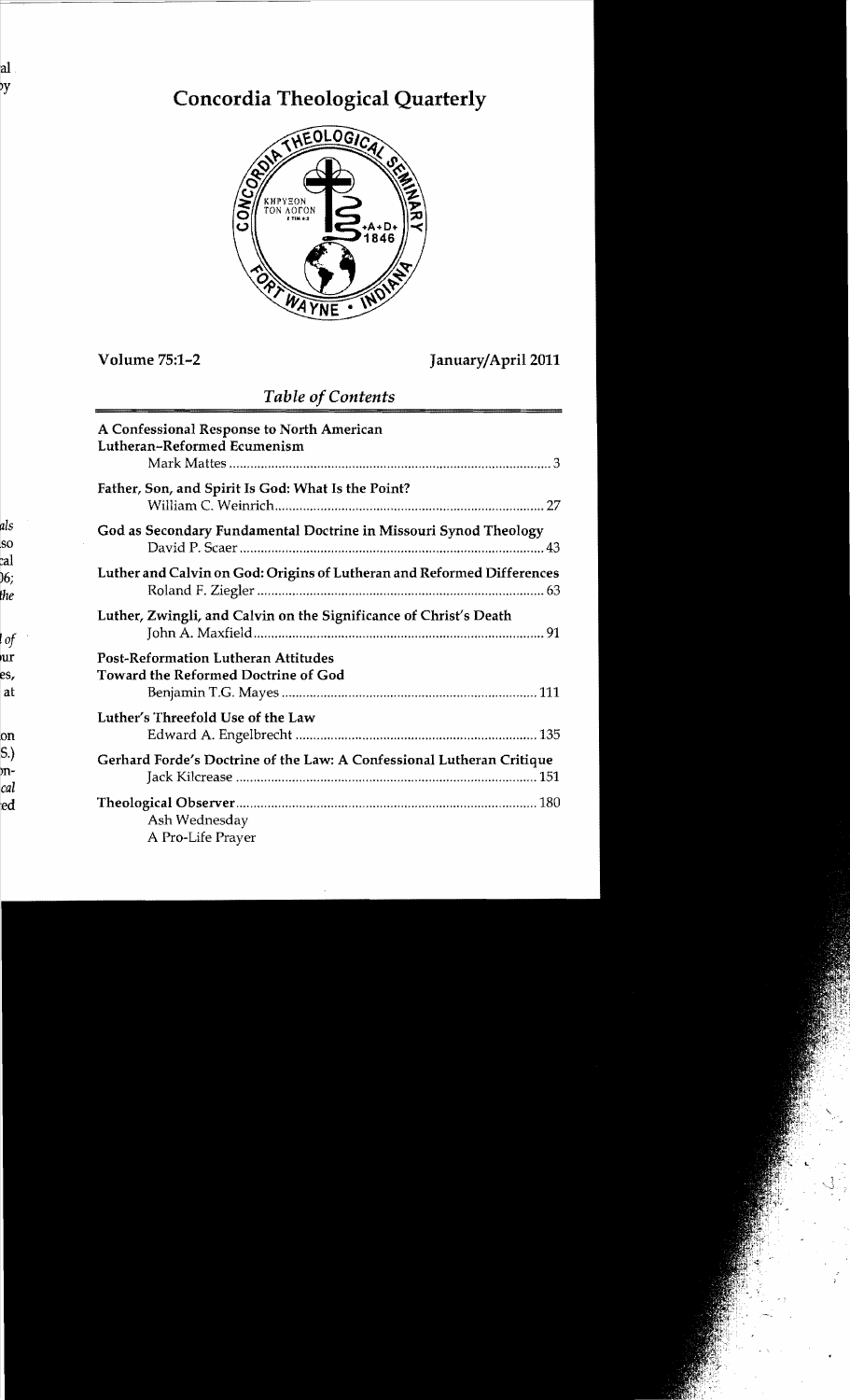## **Theological Observer**

#### **Ash Wednesday**

Ash Wednesday is the story of a marriage. It is the account of an unlikely union. Humanity and the soil are the improbable partners. The tale of these Ash Wednesday nuptials stretches back to Genesis 2-8. The earth is the silent but crucial character in these opening chapters. The key to each of these stories, and therefore the key to Ash Wednesday, is the dirt.

It is dirt out of which God creates Adam, who emerges from it, is lifted up by the creative hand of the Lord, and is enlivened by the divine breath. The Lord makes humanity the masters of that earth of which they are a part. Standing upon the ground, they tread upon it as kings and lords. They tower over the earth while still attached to it. They relate to the dirt as a husband, as the one who plants seed, as the one who gives work and care and waits for the soil to give birth, to respond with the fruits that keep humanity alive. It is a curious balance, this dance of fertility which the Lord establishes. On the one hand, Adam and Eve are exalted, distinct, reaching toward the heavens, bearing the image of the Lord who made them. Yet they are still made of dirt and attached to it. They must stoop to it for sustenance, even in that pristine paradise. They must push seeds into the dirt and tend and water and love the ground so that it may become pregnant and fruitful and bear food for them. The two, made of the same stuff, must be one, united in the bountiful union of seed and fruit and harvest.

Sin warps this strange and wonderful mixture of betrothal and mastery. Adam and Eve sin, but it is the earth that is cursed. "Cursed is the ground because of you" (Gen 3:17). Adam and the earth are one flesh and the dirt, the flesh of Adam, receives the divine word of judgment. Thorns and thistles replace the garden. The earth is transformed from humanity's wife to humanity's enemy. Sin demolishes the beautiful joining of opposites. Adam, man of mud, who stood high above the earth yet was tied to it in a relationship of planting and giving birth, now knows that the earth will devour him. Not only seed will be thrust into the earth- human beings themselves will be planted. The sentence is pronounced: humanity will return to the dust. The earth will greedily consume him who came from her. The dirt becomes master. The balance is lost. The vertical blessing bestowed by God upon Adam is transformed into a horizontal return. The marriagebed of the soil, the womb of the earth where Adam thrust his seed, becomes the deathbed, the tomb.

The story of the two brothers that follows the story of the fall also pushes the ground to the forefront. The unspoken subject of the narrative is the marriage of humanity and the earth, still intact but twisted, an angry, sullen romance. Cain is a farmer, one who embraces the soil for his livelihood. God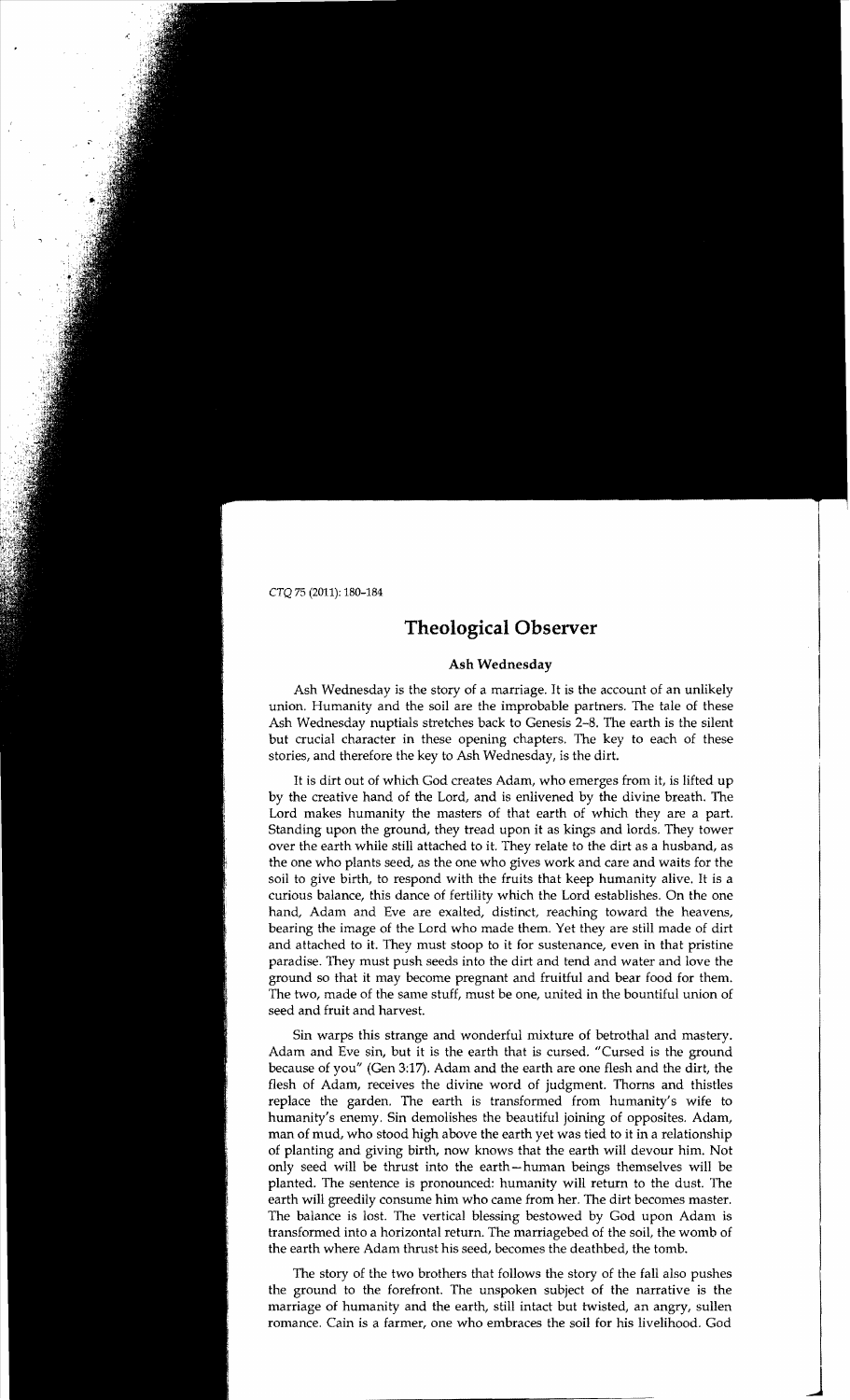#### Theological Observer 181

snubs his offspring, his harvest. Cain, toiling in the sin-cursed ground, gives to the Lord what his seed has produced, and the Lord turns his face away. So Cain returns to that ground and plants a horrifying, different kind of seed. He spills upon the earth the blood of his brother. It is from the ground, recipient of Cain's violence, that the blood cries out. Though Cain has struck Abel, the ground is also a victim. The ground is now filled, not with seed, not even with the drops of toiling sweat which fallen humanity must shed to get food, but with the warm stuff of life, discharged in murderous hate. God punishes Cain by divorcing him from that very ground from which he was made, of which he was still a part, from which he had labored to gain nourishment. Cain, married to the earth as one who planted seed and tended crops and received its fertile response, must now wander on the earth and never be joined to it as husband and giver.

The story of humanity's conjugal connection to the dirt continues in the account of the flood. People become so evil that God repents of ever making them. And while his anger is focused on those he made in his own image, that anger once more is unleashed upon the ground from which they came and to which they are still joined. God strikes man by striking the earth with the waters of death. To destroy mankind God must wipe clean the earth itself. Mankind and the soil are one flesh. It is the earth which must accept the judgment of God for man's sin. The two partners go down together, drowning in the waters of the Lord's wrath.

This narrative of the union of man and the earth is played out liturgically on Ash Wednesday. It is a quick, repetitive moment of ritual: ashes, the motion of a cross, and a few words. Yet by it we are placed directly into the foundational narrative of humanity. This imposition of ashes is not pedagogical. On the first day of Lent, we are not "told" about creation or taught the doctrinal import of the fall or the story of Cain. In fact, the appointed readings for the day ignore the opening chapters of the Jewish Bible. What Ash Wednesday does is place us in the story. We become actors in the narrative. The story happens to us in a visceral, tactile way.

At that moment, all our modern pretensions are cast off. We lose our pretend advancement and our clean, digital disconnection from things dirty and primeval. We are thrust once more to the soil. We do not sit in the pew learning ancient Palestinian stories. We are physically marked with ashes. Words are spoken over our bodies. We are addressed personally and individually. We become Adam and Eve and Cain and the recipients of the flood and what is true about us, about our bodies, our relationship to our maker, is tossed out into the open.

In those few seconds we live out the primordial series of events that defines us even now. We remember our creation from the dirt, that our bodies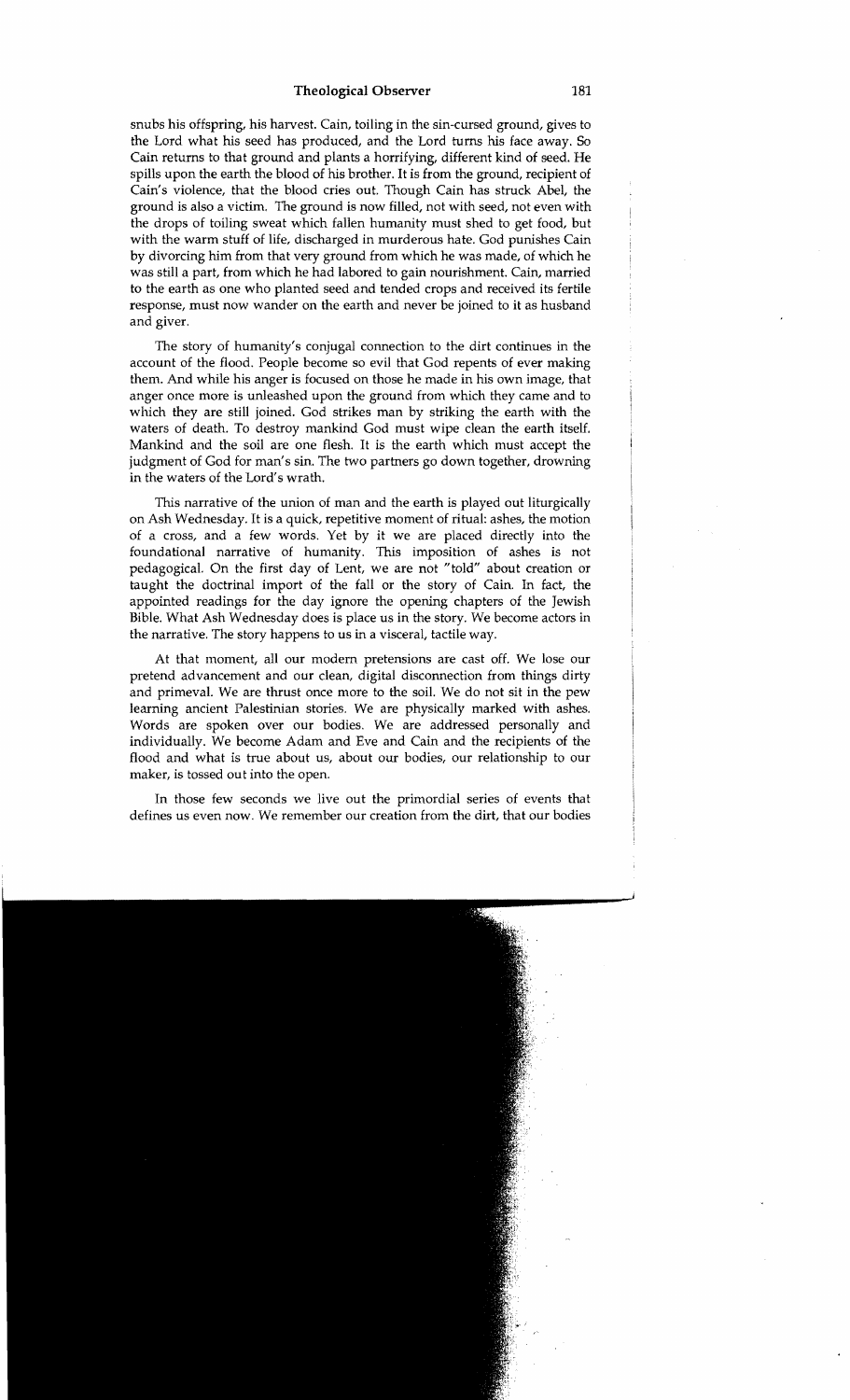#### 182 *Concordia Theological Quarterly* 75 (2011)

are real and tangible, and we remember with it that the Lord breathed his Spirit into us and that we are formed by his hand. Even more we remember the awful mortality that comes at the end. We will return to the dust. We die. We sin. We are Adam and Eve. We are married to the earth. We cannot escape the ground upon which we walk. That earth gives birth to us, we plant our seed in her, are fed by her. And she will greedily consume our flesh someday soon. No matter how far we have supposedly progressed, we are dirt.

With the mark on our foreheads, we stand in the place of Cain. The ground cries out on account of the evil we have done. The blood of our brothers and sisters cries out for vengeance. We all murder Abel, we all have spilled his blood on the ground through neglect, hatred, envy. We rage and fulminate in our hearts. And by it, we are divorced from creation. We live out the sentence of Cain. Not rooted in one spot, we wander aimlessly, unable to connect to one another, unable to find God in that which he has made. We are forever on pilgrimage and we never arrive.

The last piece of Old Testament story that Ash Wednesday thrusts us into as participants is the most drastic: the flood. There is, of course, no water in the Ash Wednesday ceremony, just muddy splotches on wrinkled foreheads. But the flood is there in all its destructive and saving fury. It appears in the shape of that protective Cainite mark placed upon us: a cross. It is here where we stand on the earth and feel the awful deluge of God's anger over our disobedience, that the imagination of our hearts is only evil all the time. On Ash Wednesday we stand on the earth that God thrashed and pummeled with water: it is the same earth in which the cross of Jesus Christ was planted. The ground from which Adam was formed, the ground which was cursed by sin, the ground which drank the blood of Cain's brother, the ground which soaked up the furious deluge, is now the ground that bears the weight of the Son of God, is splashed with his divine blood and waits to receive his lifeless body.

On Ash Wednesday we are marked with that cross, and it is a cross of Baptism. That we are marked with the cross of Christ in our baptism and that we are so marked on the day of ashes and death and sin and shame is no accident. For that cruciform sign of death and the words of burial that accompany it are only washed away by the waters of Baptism, which is in tum nothing else than the cross of Christ. We are baptized into his death. With the baptismal floodwaters, we go down into that earth with Christ. The waters bury us in the ground with him. It is there finally that death loses its grip on us. Christ is the seed planted in the earth that the greedy grave cannot digest. Christ is planted as seed and the earth must do what God intended it to do before the fall, before the curse, before Abel's blood stained it. It must give birth to life. It must feed God's children. It must give birth to the tree of life, with healing fruit for humanity.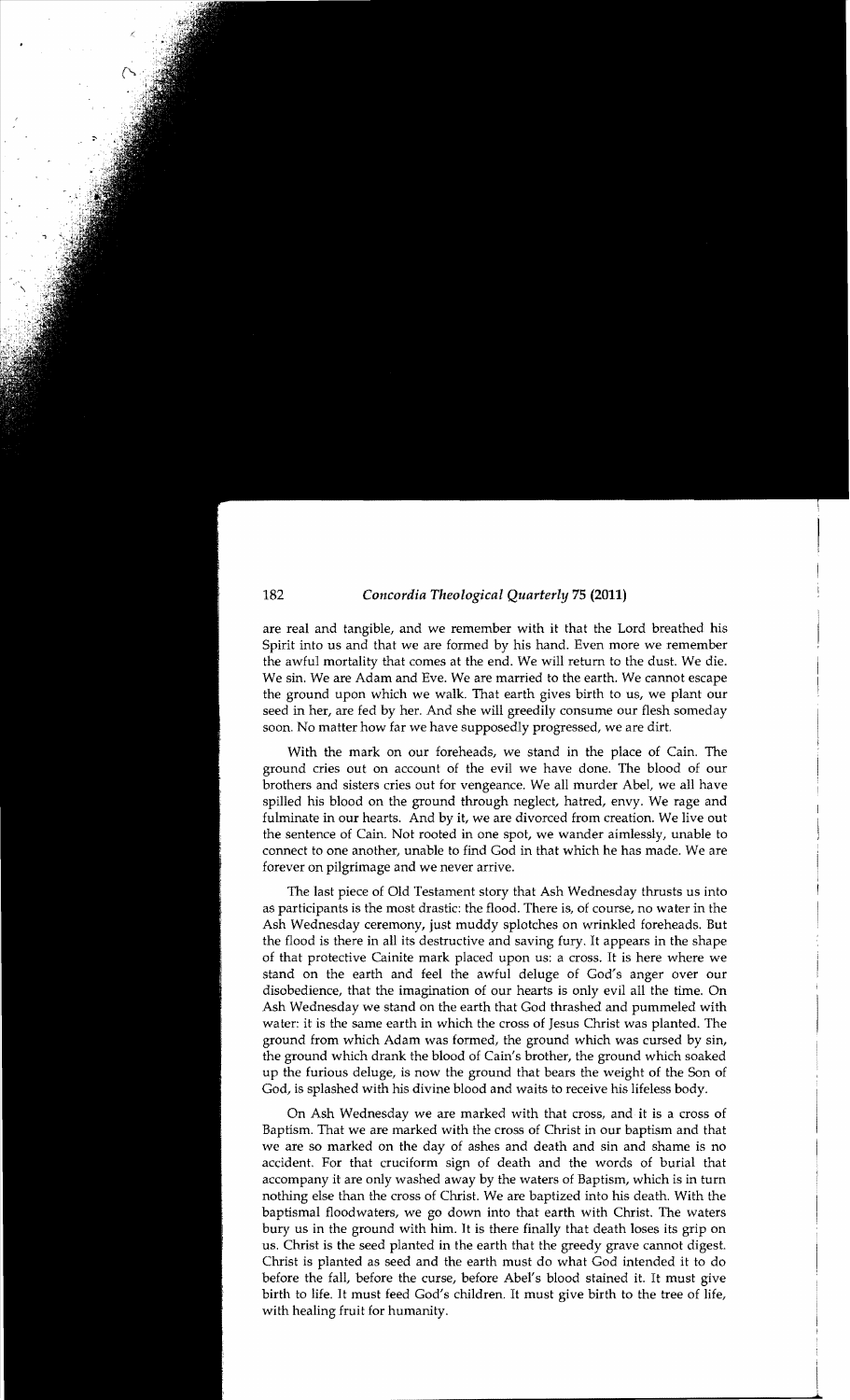#### **Theological Observer** 183

In this Ash Wednesday moment, balance is again restored between humanity and the earth from which we spring. Creation and fall and burial and murder and wrath are wrapped in that sign of our baptism. The burial and resurrection of Christ become the restoration of the connection between the earth and humanity. It marks the soil's return into the scheme of God's giving to humanity. The earth once more serves humanity as mother, as giver of life, as it disgorges Christ. As Mary did at his birth, the earth gives birth to Christ and hands him over to us. Ash Wednesday marks the reconciliation of creation and humanity. In the death and resurrection of Christ, in our baptism, once more we are bound together in fruitfulness to the earth, receiving her harvest for our life.

> Paul Gregory Alms Pastor, Redeemer Lutheran Church Catawba, North Carolina

#### A Pro-Life Prayer

Dear Heavenly Father,

Through your Son Jesus Christ, you created the heavens and the earth, marvelously making us in your own image. You breathed into man's nostrils the Spirit of life, and the man became a living being. From Adam's side you fashioned Eve, and from the blessed union of man and wife you would fill the earth with us, their sons and daughters.

But then, in our desire to become gods, we ate the fruit of disobedience that leads to death. Justly barred from the tree of life, we fell into jealousy, anger, lust, and murder.

Yet you have had mercy on us children of Cain. When your Son took our flesh and made his home in Mary's womb, you sanctified human life once more. By the birth of your Son, you made possible our baptismal rebirth. By the death of your Son, you redeemed the world from sin and death. And by the resurrection and ascension of your Son, you made for us a path back home to paradise and to the tree of life eternal.

This day, 0 Lord, we pray for the churches of this city, and for all who serve as their shepherds.

We come in repentance, knowing, like Peter, that we are unworthy to stand in your presence. For the times that we, like the priests and the Levites, have walked past the suffering, and turned a deaf ear to the cries of the hurting, forgive us.

Give to us this day the Spirit of Christ, that we may speak boldly on behalf of the unborn, and that we may speak tenderly to those in need of forgiveness